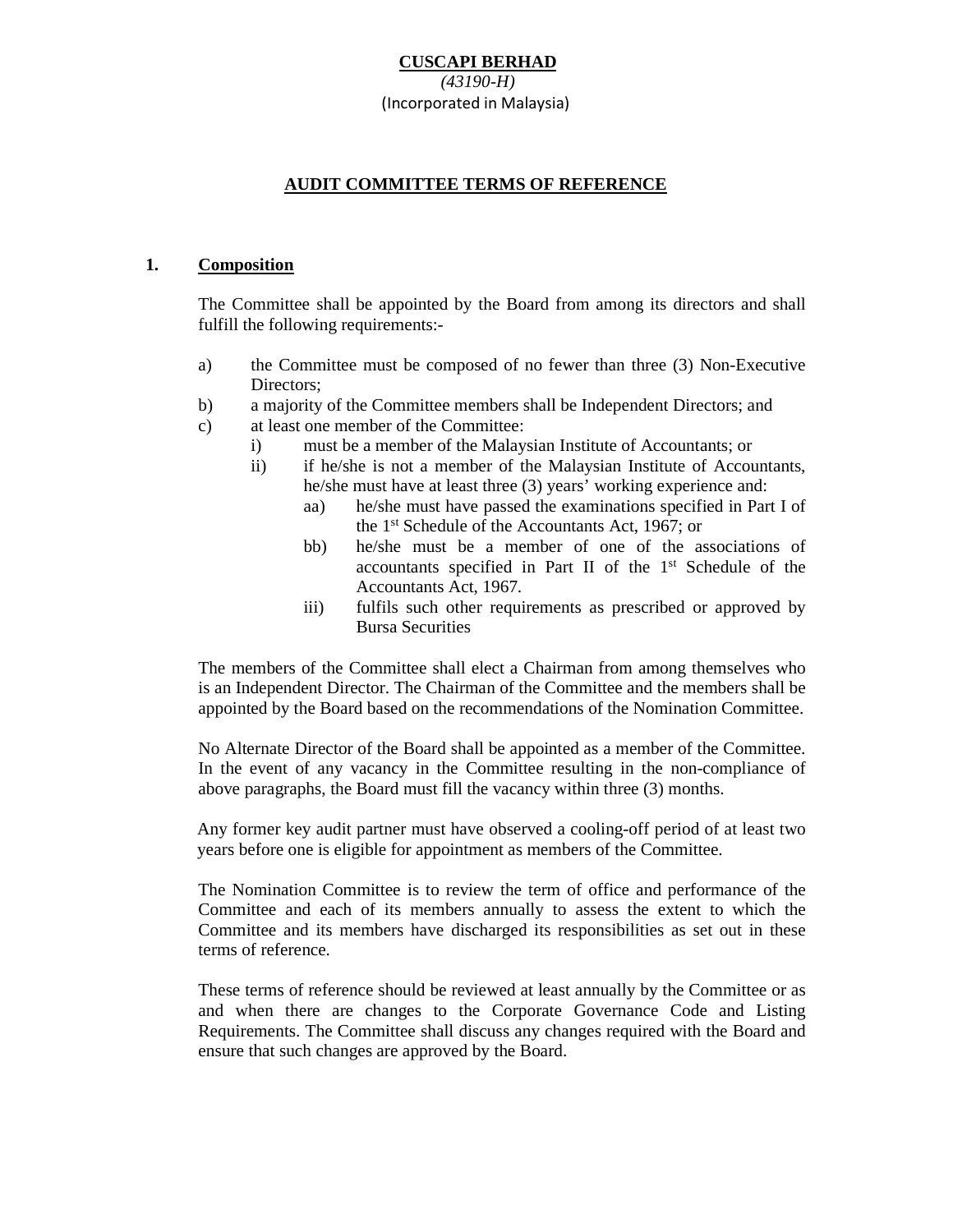## **AUDIT COMMITTEE TERMS OF REFERENCE**

#### **2. Rights**

The Committee shall, in accordance with the procedure to be determined by the Board and at the cost of the Company:-

- a) have authority to investigate any matter within its terms of reference;
- b) have the resources which are required to perform its duties;
- c) have full and unrestricted access to any information pertaining to the Company;
- d) have direct communication channels with the internal and external auditors and with Senior Executive Management;
- e) be able to obtain independent professional or other advice;
- f) be able to convene meetings with the external auditors, the internal auditors or both excluding the attendance of the other directors and employees of the Company.

#### **3. Functions**

The functions of the Committee shall include the following:-

- a) review of the following and report the same to the Board:
	- i) with the external auditor, the audit plan, their audit report, major findings and management's responses thereof;
	- ii) with the external auditor, his evaluation of the system of internal controls;
	- iii) the assistance given by the employees of the Company to both the internal and external auditor;
	- iv) audit fees, including the monitoring and approval of all non-audit services;
	- v) consider the nomination, appointment (and re-appointment), resignation and dismissal of the external auditors as well as the external auditors' independence, objectives and effectiveness, taking into consideration their relevant professional and regulatory requirements;
	- vi) review, assess and monitor the performance, suitability and independence of the external auditors;
	- vii) whether there is reason (supported by grounds) to believe that the Company's external auditor is not suitable for re-appointment;
	- viii) the quarterly results and year-end financial statement, prior to the approval by the Board, focusing particularly on:
		- aa) changes in, or implementation of, major accounting policy changes;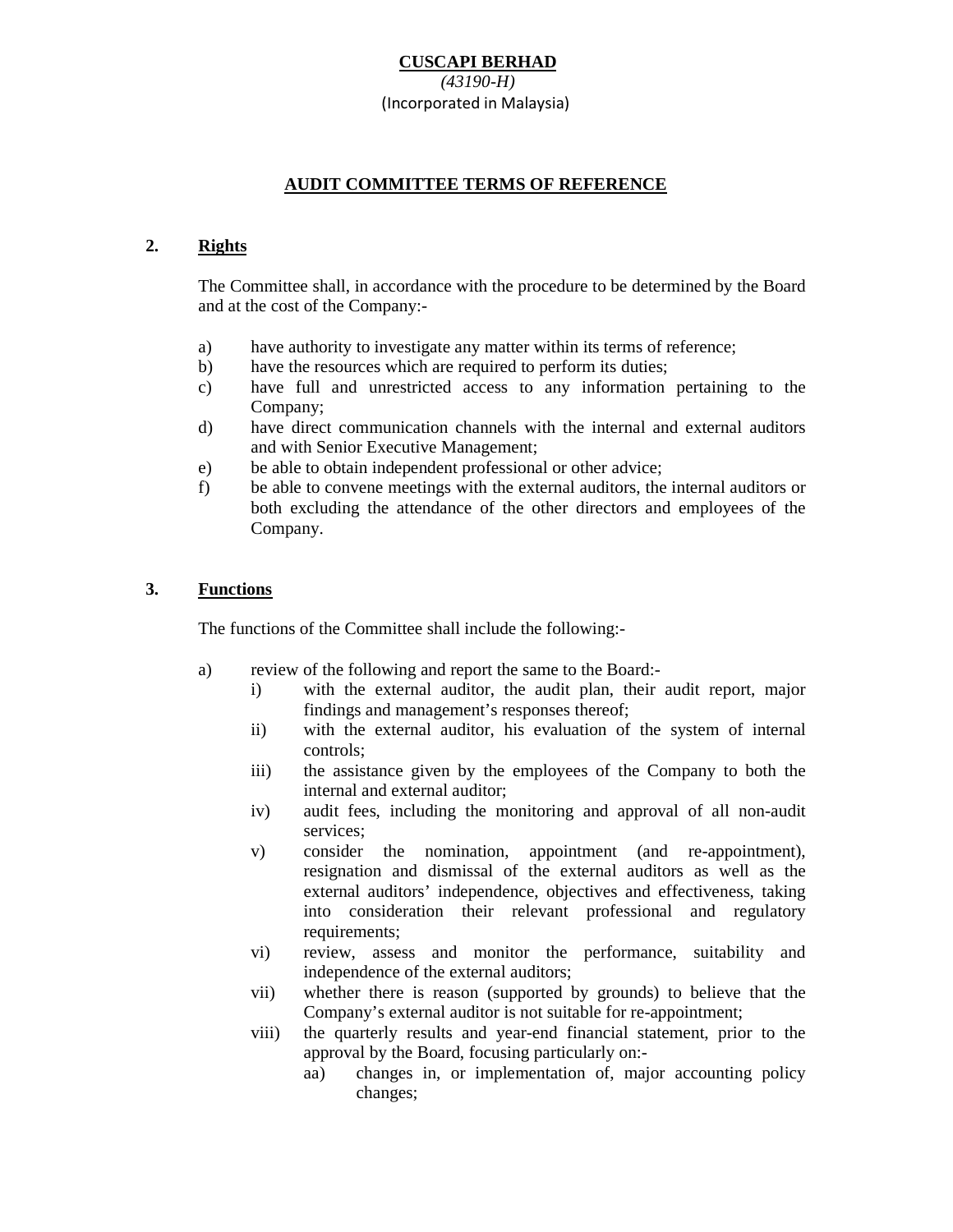### **AUDIT COMMITTEE TERMS OF REFERENCE**

- bb) significant matters highlighted including financial reporting issues;
- cc) significant judgement made by Executive Management;
- dd) significant and unusual events or transactions;
- ee) the going concern assumption; and
- ff) compliance with financial reporting standards and other legal requirements.
- ix) review the following in respect of internal audit function:
	- aa) the adequacy of the scope, functions, competency and resources of the internal audit function and that it has the necessary authority to carry out its functions;
	- bb) the internal audit plan, programme and processes;
	- cc) the results of internal audit assessments, processes or investigation undertaken and ensure appropriate actions are taken to implement recommendations by the internal audit function;
	- dd) co-ordination of external audit with internal audit; and
	- ee) the appointment or termination of the internal auditors, appraisal and assessment of the performance of the internal auditors. If internal audit members are engaged in-house, take cognisance of resignations of any internal audit member and provide the resigning internal audit member an opportunity to submit his/her reasons for resigning.
- b) review and monitor any related party transactions and conflict of interest situations that may arise within the Group including any transaction, procedure or course of conduct that raises questions of management integrity.
- c) review, manage and monitor risks that could potentially impact the Group and to oversee the implementation of risk governance on behalf of the Board by:
	- i) approving the Board's acceptable risk appetite;
	- ii) evaluating the principal risks and ensuring that these risks are appropriately communicated to management;
	- iii) establishing in general, the risk management and control policies for the Group;
	- iv) ensuring that the Group has implemented an effective ongoing process to identify risk, to measure the potential impacts against a broad set of assumptions, and then to activate what is necessary to proactively preempt or manage these risks; and
	- v) ensuring timely and regular receipt of reports from management of principal risks and that appropriate follow-up measures are implemented on a timely basis.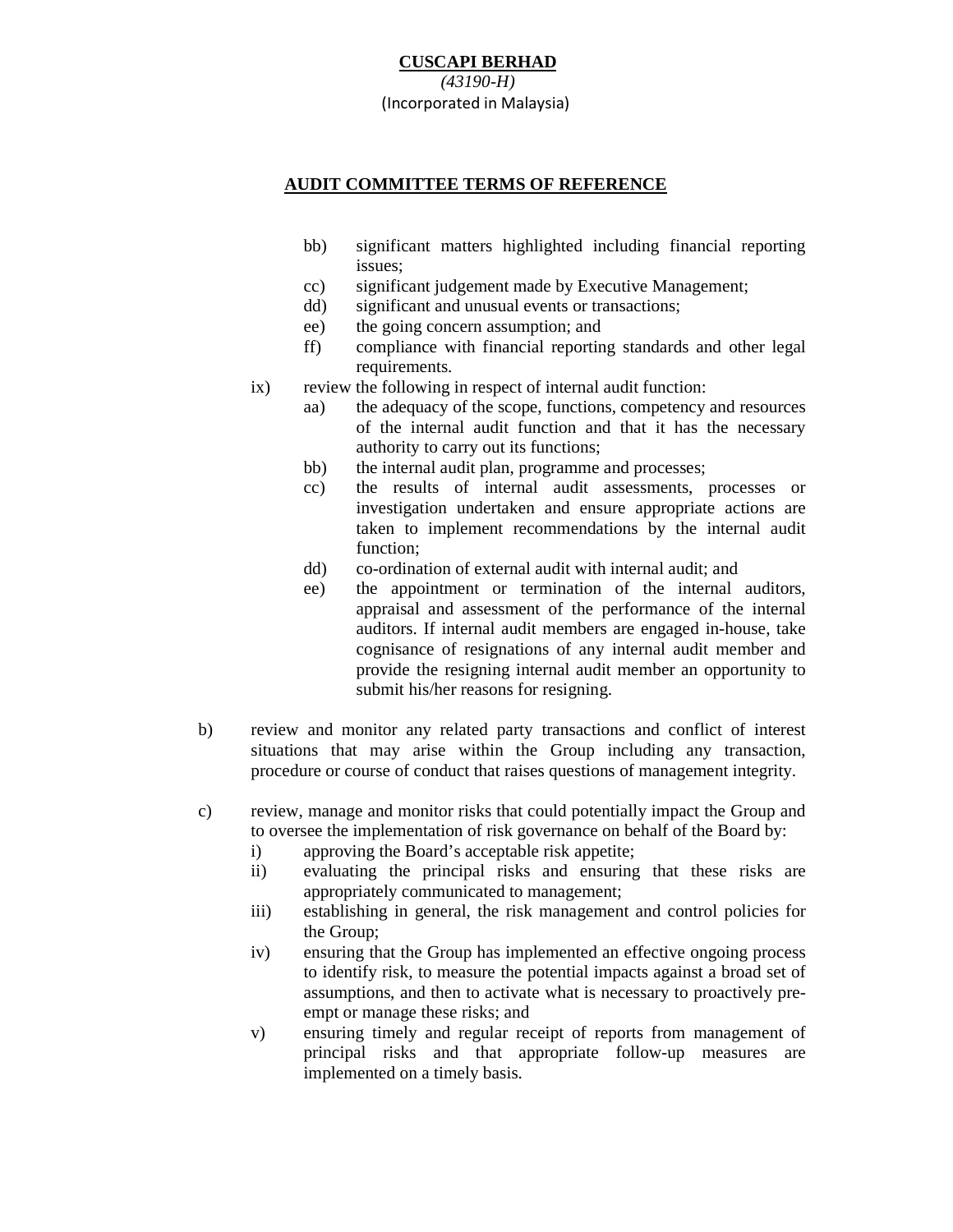### **AUDIT COMMITTEE TERMS OF REFERENCE**

- d) oversee the Group's internal control structure to ensure operational effectiveness and efficiency, reduced risk of inaccurate financial reporting, protect the Group's assets from misappropriation and encourage legal and regulatory compliance.
- e) discuss problems and reservations arising from the audits and any matters the external auditors may wish to discuss in the absence of the management and/or executive board members where necessary.
- f) consider the major findings of internal investigations and management's responses.
- g) to report breaches of the Main Market Listing Requirements which have not been satisfactorily resolved, to Bursa Securities.
- h) any other activities, as authorised by the Board.

#### **4. Meetings Procedure**

a) Secretary

The Company Secretary or his or her nominee shall act as the secretary of the Committee.

#### b) Frequency of Meetings

The Committee shall meet at least Four (4) times in each financial year and more frequently if required, as determined by the Chairman. The Committee shall meet at least once (1) a year with the external auditors without the presence of any Executive Director. Upon request by the external auditors, the Chairman of the Committee shall convene a meeting of the Committee to consider any matters the external auditors believe should be brought to the attention of the Directors or Shareholders of the Company. Whenever deemed necessary, meetings can be convened with the external auditors, internal auditors or both, excluding the attendance of other directors and employees.

The Chairman shall convene a meeting whenever any member of the Committee requests for a meeting.

Other Board members and any other persons may attend any particular meeting only at the Committee's invitation.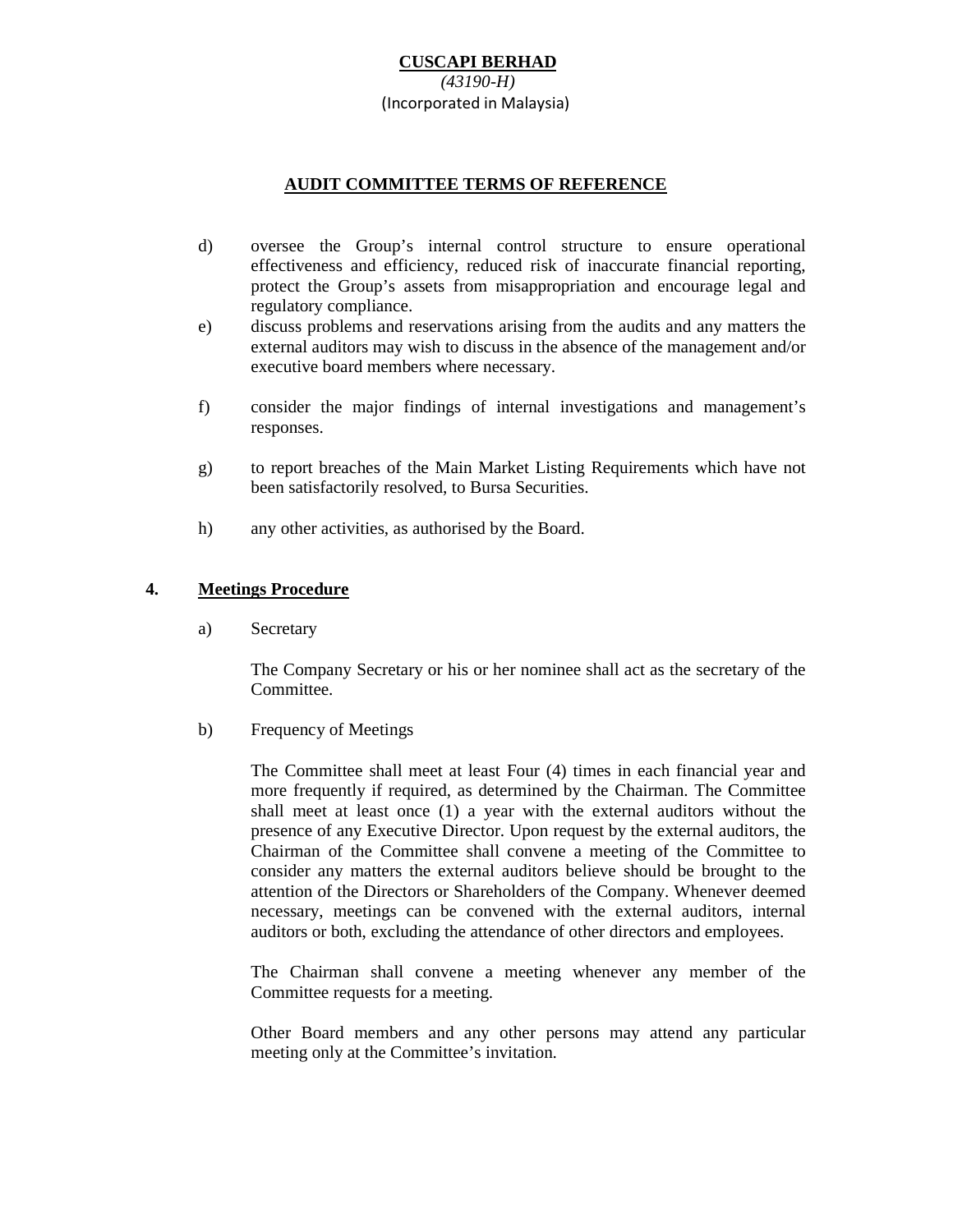### **AUDIT COMMITTEE TERMS OF REFERENCE**

c) Notice of Meetings

Meetings of the Committee shall be arranged by the Committee Secretary at the request of the Committee Chairman or any other member of the Committee.

Unless otherwise agreed, notice of each meeting confirming the venue, time and date shall be forwarded to each Committee member and to other attendees (as appropriate) in advance of each scheduled meeting date together with an agenda and supporting papers. The Committee Secretary shall ensure that agenda and supporting papers are received in a timely manner to enable full and proper consideration.

d) Quorum for Meetings

The quorum for the meeting shall be two (2) members provided always that the majority of members present must be independent directors and any decision shall be by a simple majority.

e) Attendance at Meetings

The Chief Financial Officer, the Head of Internal Audit and a representative of the external auditor should normally attend the meetings. Other Board members may attend meetings upon the invitation of the Committee. However, the Committee should meet with the external auditors and internal auditors or both without Executive Board members present at least once (1) a year.

f) Voting at Meetings

A resolution put to the vote of the meeting shall be decided on a show of hands. In the case of an equality of votes, the Chairman shall be entitled to a second or casting vote.

g) Minutes of Meetings

The Committee Secretary shall minute the proceedings and resolutions of all Committee meetings.

Draft minutes of Committee meetings shall be circulated promptly to all members of the Committee. Once approved, minutes should be circulated to all other members of the Committee unless it is deemed inappropriate to do so.